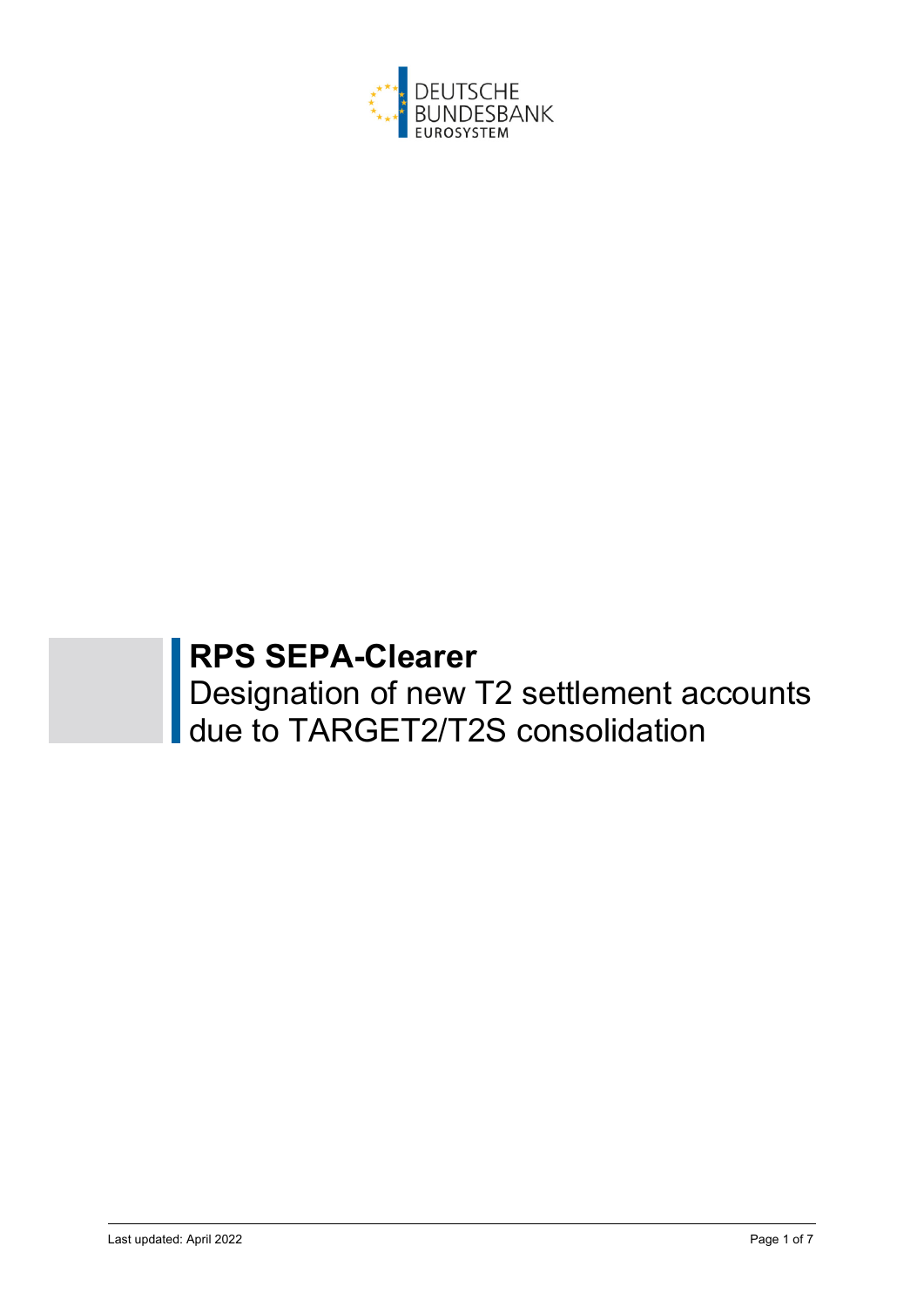# **Table of contents**

| 3 <sup>1</sup> |  |
|----------------|--|
| $\overline{4}$ |  |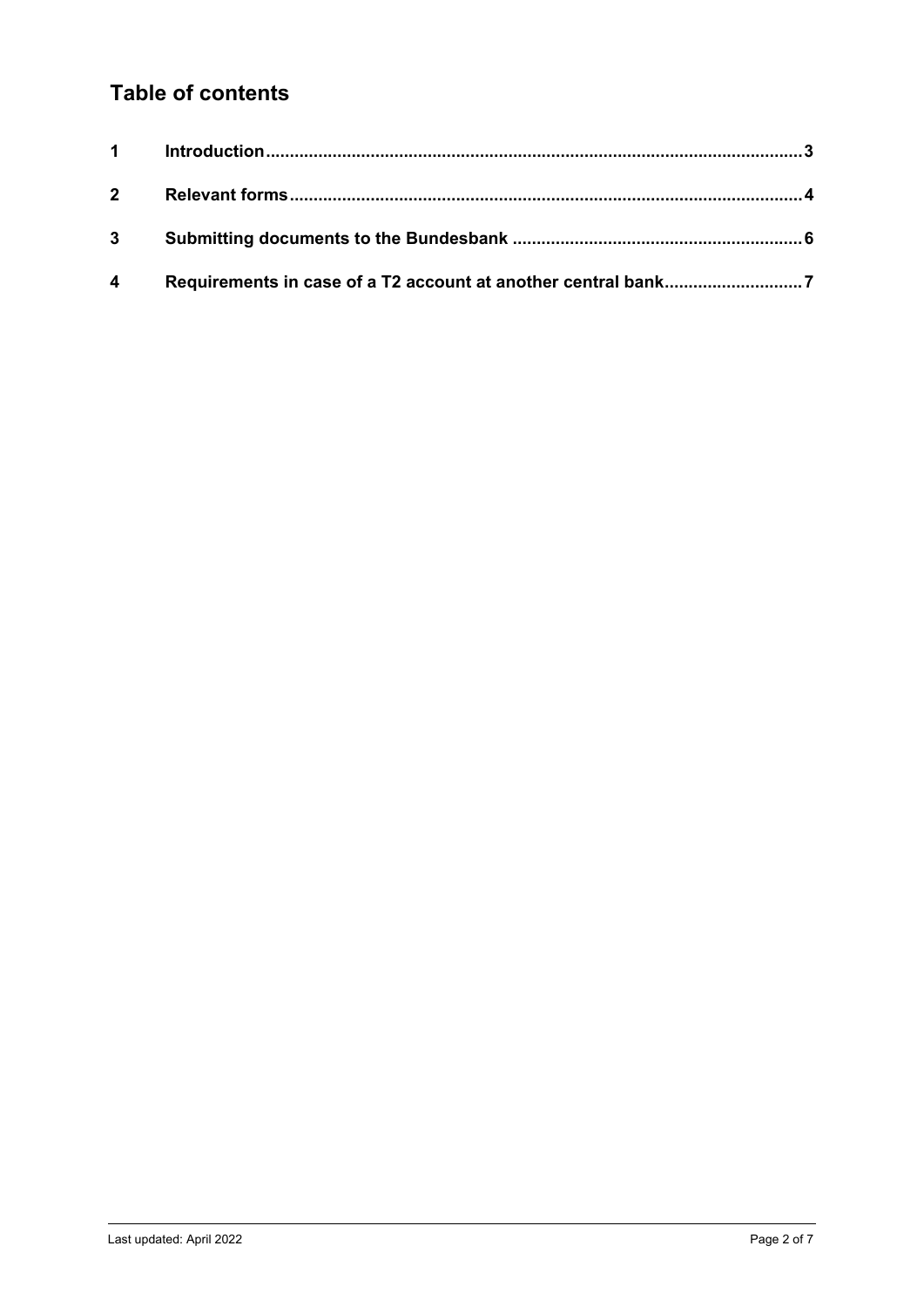# **1 Introduction**

As part of the TARGET2/T2S consolidation project, the new T2 platform, the successor system to TARGET2, will go live in November 2022 and will thus replace TARGET2 at the same time. Core elements of the consolidation project are the introduction of a central liquidity management (CLM) module, the separation of traditional high-value payments from central bank operations and the introduction of the ISO 20022 standard.

Migration will take place as a "big bang" and will affect all users of the current TARGET2 single shared platform – i.e. not only the payment service providers, but also the ancillary systems that carry out their financial settlement in TARGET2 via the Ancillary System Interface (ASI).

The Bundesbank operates one such ancillary system with the RPS SEPA-Clearer. The settlement of SEPA-Clearer payment files is currently carried out using ASI procedure 6 (settlement on dedicated accounts known as sub-accounts). This will be referred to as procedure C in future. The procedure will, however,run in the same way despite this change to the name – settlement operations in the SEPA-Clearer will remain unchanged. The only changes to occur concern the way settlement references are recorded in credit and debit notifications as well as on account statements – due, in particular, to the changeover to the new XML message format.

**The biggest change for SCL participants is that all accounts used for the financial settlement of the SEPA-Clearer will be newly set up in T2 (specifically: RTGS) and must be registered as settlement accounts in the SEPA-Clearer.** 

While the SEPA-Clearer currently carries out settlement on the sub-accounts of accounts held in the payments module of TARGET2 (PM accounts), in future, settlement will take place on the sub-accounts of dedicated cash accounts (DCAs) in RTGS  $\rightarrow$  so-called RTGS DCAs.

We provided details on setting up new settlement accounts in T2 in our customer information notice dated 21 December 2021 (Link: Impact of TARGET2/T2S consolidation on the RPS (bundesbank.de)).

**With this document we are now inviting you to specify the accounts that are to be registered in the SEPA-Clearer.** 

#### **Please submit the relevant forms by 1 September 2022 at the latest.**

Should you have any further questions, please do not hesitate to contact your customer service team (KBS).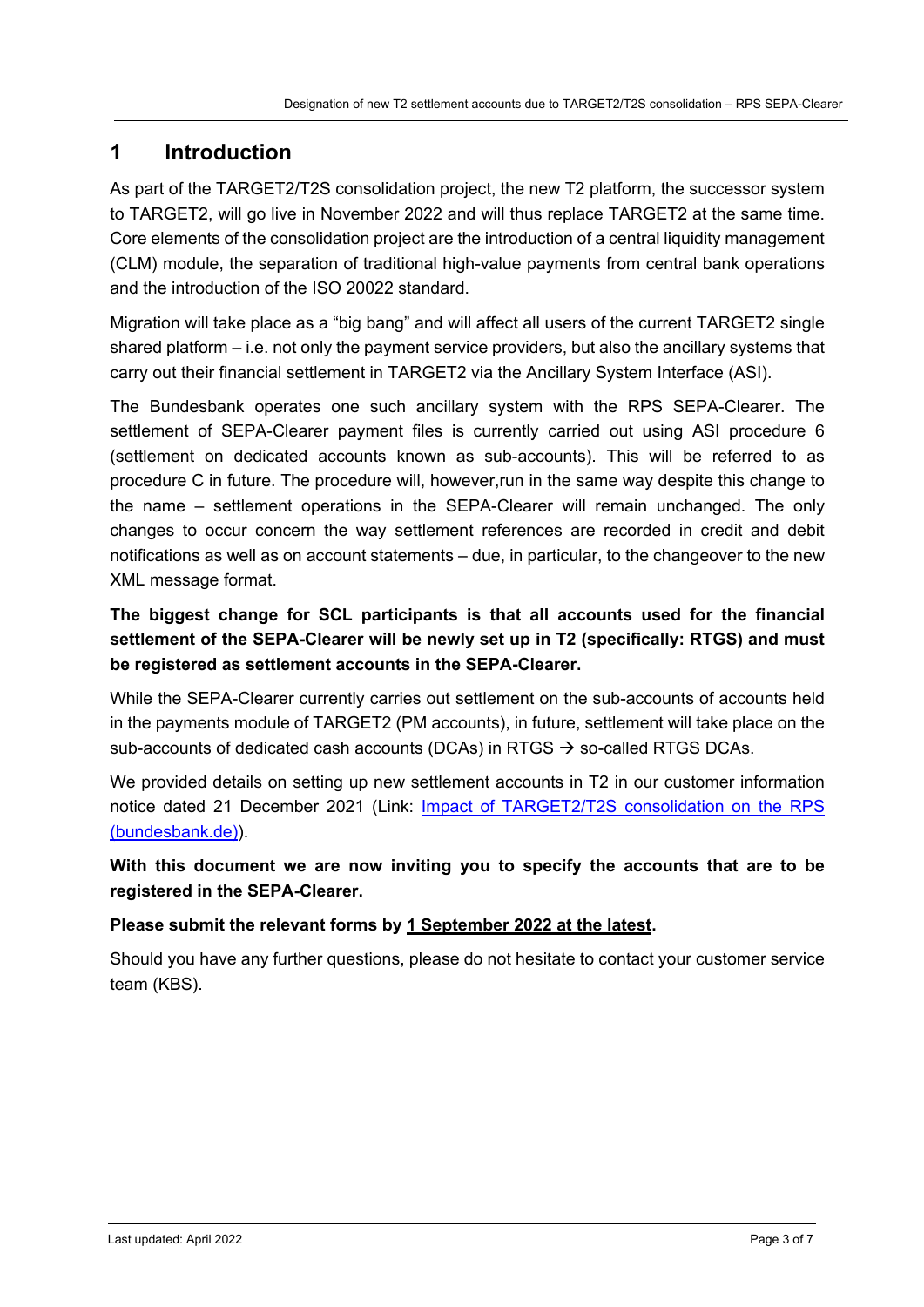### **2 Relevant forms**

The specification and allocation of the new T2 settlement accounts for SEPA-Clearer settlements shall be conducted in two steps:

#### **Specification of the T2 settlement account for the SEPA-Clearer's internal master data**

Depending on the respective business case, the normal SEPA-Clearer forms are to be used here.

- 4791 Application for participation in the RPS SEPA-Clearer
- 4792 Application for routing changes
- 4793 Declaration of consent

The forms adapted to TARGET2/T2S consolidation can be found on the Bundesbank's website via the following path:

www.bundesbank.de/en  $\rightarrow$  Tasks  $\rightarrow$  Payment systems  $\rightarrow$  RPS  $\rightarrow$  SEPA-Clearer  $\rightarrow$  Participation  $\rightarrow$  Impact of TARGET2/T2S consolidation in November 2022

Please use only the forms provided in this area. Forms in other areas of the website are intended for intrayear adjustments prior to the TARGET2/T2S consolidation and may not be used here.

The new forms are largely unchanged. Instead of entering sub-accounts in the payments module of TARGET2, RTGS DCA und RTGS sub-accounts are now to be entered in T2, however.

#### **a Direct participation (form 4791)**

This form is used by direct SEPA-Clearer participants for the submission of the relevant data for their connection.

Please complete the first section of the form at the top of page 1 with the relevant data so that your institution can be identified.

It is important to note that under "Account in TARGET2 (PM account or HAM account)" on page 1 of the form, you should still enter your present account in TARGET2 (PM account or HAM account), i.e. the present account before the operational launch of TARGET2/T2S consolidation.

This information is purely for identification purposes and has no effect on settlement of the SEPA-Clearer.

Please enter the validity date of 21 November 2022 on page 1 of the form.

The new SEPA-Clearer settlement account to be used from November 2022 should be entered at the top of page 2 as "Account BIC of RTGS DCA in T2" and "RTGS sub-account in T2".

The first page of the form should be clearly marked with "New settlement account due to TARGET2-T2S-CSLD".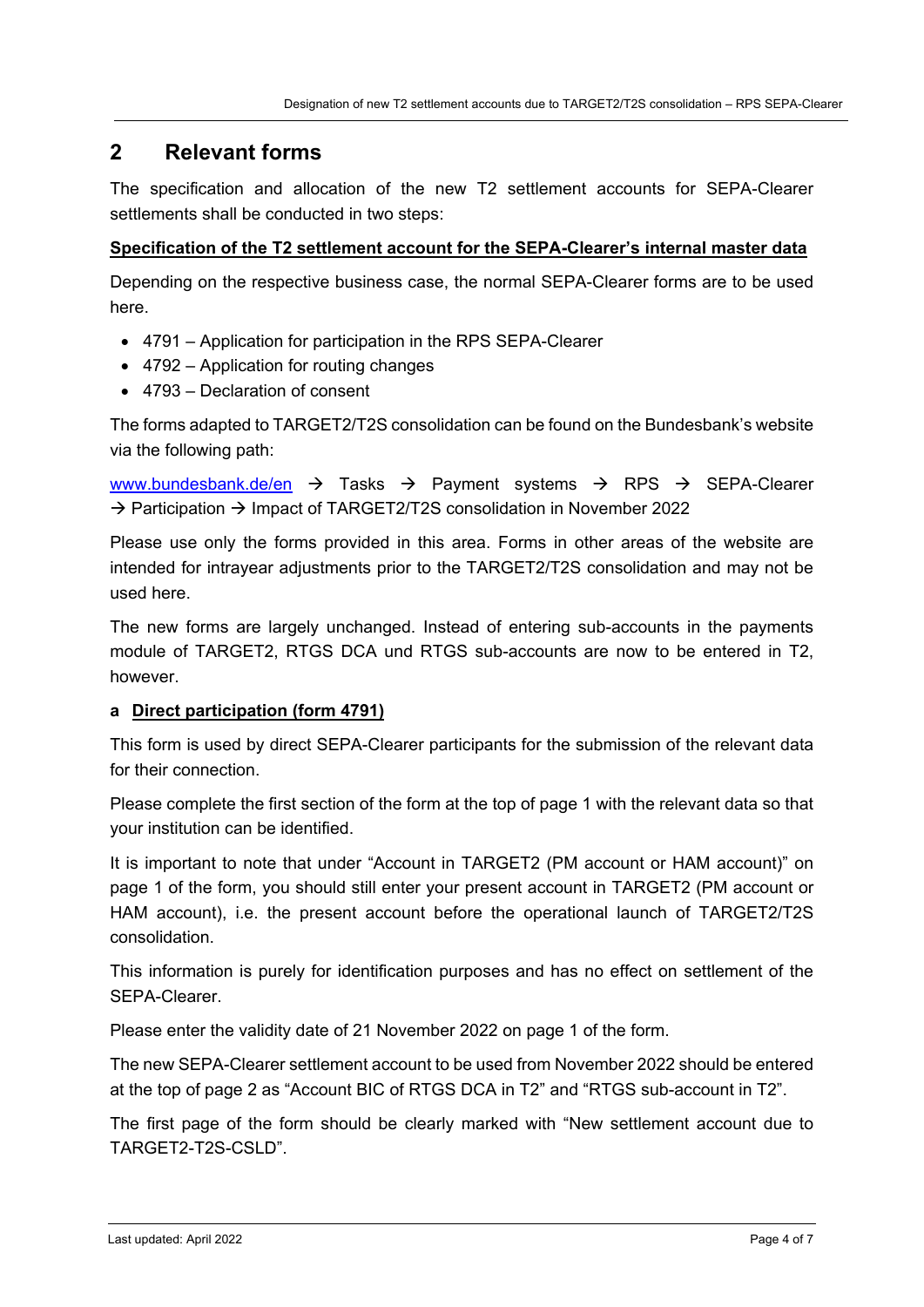#### **b Indirect participation and addressable BIC holders (forms 4792 and 4793)**

Form 4792 is used by indirect participants and addressable BIC holders to submit relevant data for their connection via a direct SCL participant. Form 4793 is used by direct participants to submit their declaration of consent. Both forms are to be submitted to the Bundesbank exclusively by direct participants.

Please complete the first sections of form 4792 and 4793 to identify the respective institution and add both the RTGS DCA and the RTGS sub-account relevant for settlement from November 2022 in section "settlement channel."

In form 4792, it is not necessary to complete the section "routing channel" for this process (i.e. change of settlement account due to T2/T2S consolidation). This section of the form is to be left blank.

Please enter the validity date of 21 November 2022 on page 1 of the form.

It is important to note that you should still enter your PM account or HAM account at the bottom of page 2 of form 4793, i.e. the account used prior to the operational launch of TARGET2/T2S consolidation.

This information is purely for identification purposes and has no effect on settlement of the SEPA-Clearer.

The first pages of both forms should be clearly marked with "New settlement account due to TARGET2-T2S-CSLD".

#### **Allocation of T2 account to SEPA-Clearer ancillary system in T2 master data**

In addition to specifying the new settlement account for the internal SEPA-Clearer master data, information must also be recorded in the T2 master data. We provided details on the opening and allocation of respective T2 accounts on 21 December 2021 in our customer information notice "Impact of TARGET2/T2S on the RPS" (Link: Participation in the RPS SEPA-Clearer | Deutsche Bundesbank).

The T2 registration form is available on our website under: Registration form | Deutsche **Bundesbank** 

Once a settlement bank account group for an ancillary system has been entered via the entry dialog on the T2 registration form (e.g. for the SEPA-Clearer), Excel creates an additional tab for each settlement bank account group next to the "Data" tab. The relevant data must be printed using the print button shown in the tab.

The "TARGET Services Form – Settlement Bank Account Group" form that appears must be submitted to the operator of the ancillary system. We therefore kindly ask you to enclose the form that appears when entering the settlement bank account group "DESMARKDEFFSCL" to your SEPA-Clearer forms when submitting them to Bundesbank.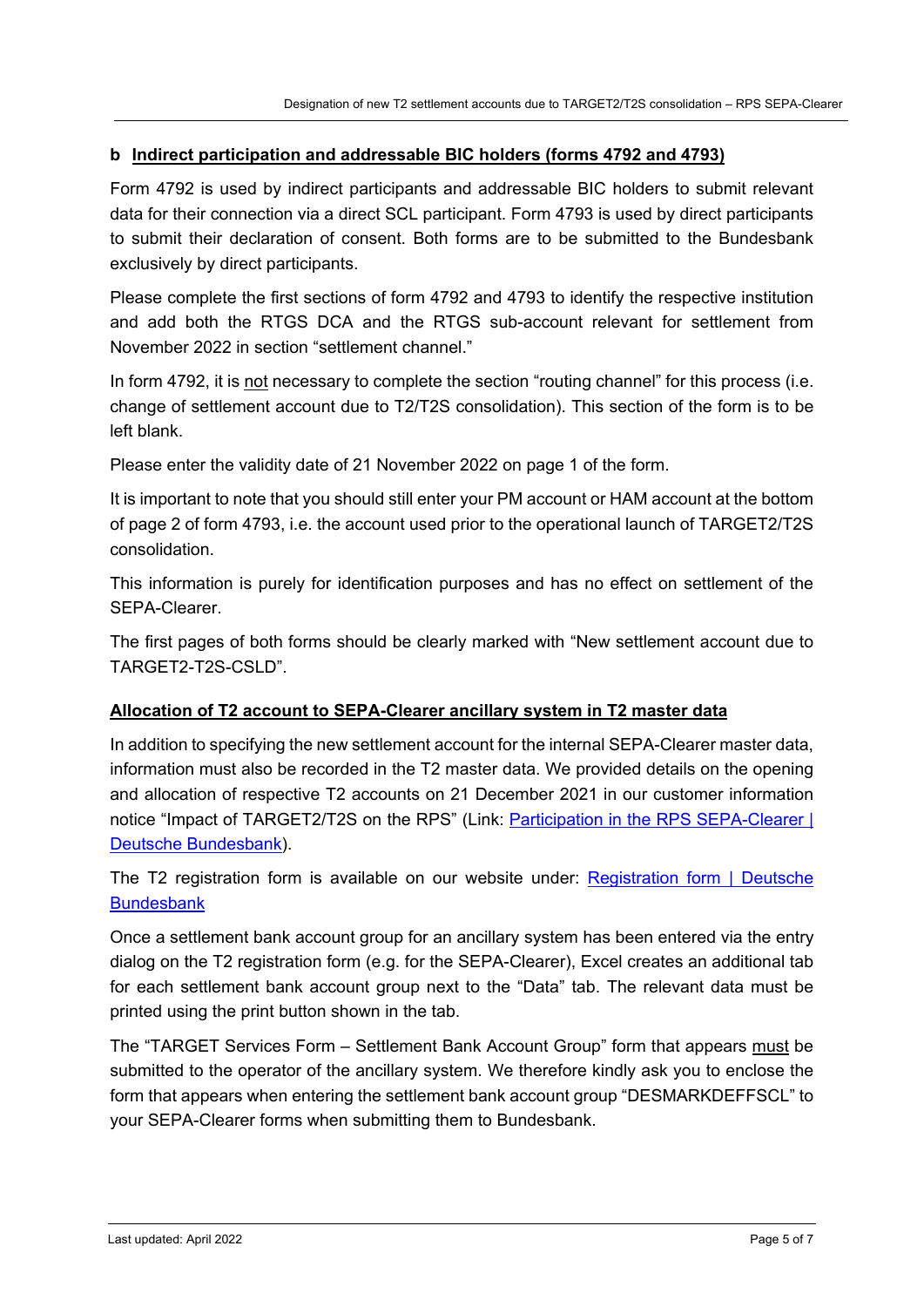## **3 Submitting documents to the Bundesbank**

Direct SCL participants must submit both the SEPA-Clearer forms and the T2 settlement bank account group forms to the responsible KBS by 1 September 2022 at the latest.

For SEPA-Clearer participants domiciled outside of Germany, the EMZ-Service team assumes the tasks of the KBS. Please use the following contact details in this case:

Deutsche Bundesbank EMZ-Service, Z 200-1 Postfach 10 11 48 D-40002 Düsseldorf

Wherever possible, please submit all above-mentioned documents in a single package. This allows for a more adequate completeness check and increases the likelihood that unintentional discrepancies between the various forms will be detected in good time.

The routing forms (form 4792) and declarations of consent (form 4793) for indirect participants and addressable BIC holders are likewise submitted via direct participants. No direct communication channel exists between indirect participants or addressable BIC holders and the Bundesbank.

#### Special case: Direct participants with many indirect participants/addressable BIC holders

There is the option of a simplified list procedure in the case of direct participants with a high number of indirect participants or addressable BIC holders. Your contact persons can assist you in this matter.

Provided the new settlement account is held in the German T2 component, no further measures need to be taken after the forms have been submitted to the Bundesbank.